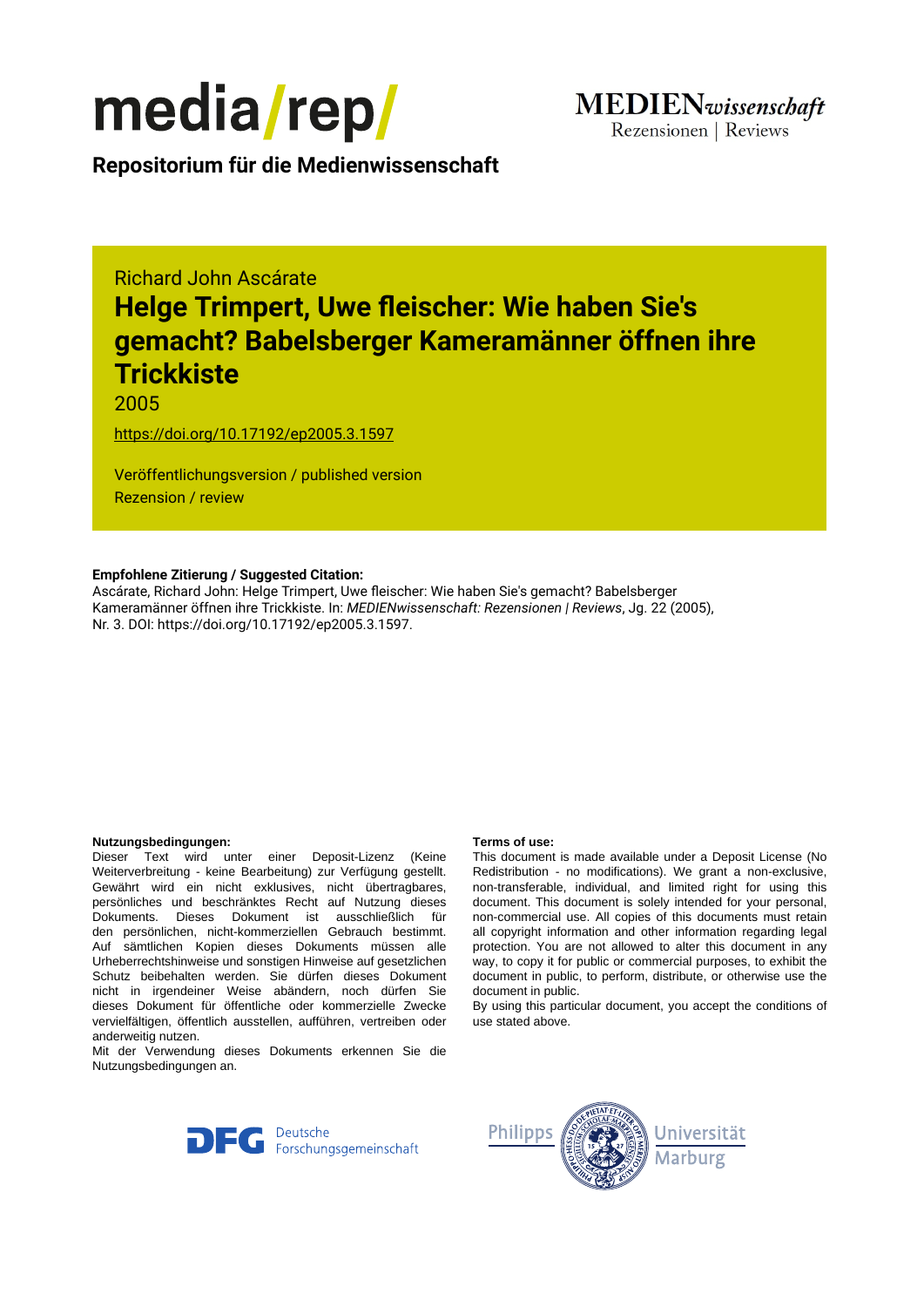### **Helge Trimpert, Uwe Fleischer: Wie haben Sie's gemacht? Babelsberger Kameramänner öffnen ihre Trickkiste**

Marburg: Schüren Verlag 2005, 174 S., ISBN 3-89472-384-X, € 19,90

"In Xanadu did Kubla Khan / A stately pleasure-dome decree," wrote Samuel Taylor Coleridge in 1798. He furnished his opium-induced "vision in a dream" with many fantastic images: a woman wailing for her demon-lover, dancing rocks, a sunny shell enclosing caves ofice. In 1912, Guido Seeber, a cameraman and technical director as equally attuned as the poet to the power ofthe visual, constructed from the remnants of an abandoned factory near Berlin his own pleasure palace, the film studio known as Babelsberg. From the stages and sets of this glassenclosed atelier sprang such wonders of light and shadow as *Der Totentanz* (Urban Gad, 1912), *Der Student von Prag* (Stellan Rye, 1913), *Der Golem* (Heinrich Galeen, 1915), and *Metropolis* (Fritz Lang, 1927), among many, many others. In *Wie haben Sie's gemacht? Babelsberger Kameramänner öffnen ihre Trickkiste,*  Uwe Fleischer and Helge Trimpert, long-time specialist in visual effects and director, respectively, offer both a history of Filmstudio Babelsberg Motion Pictures and a look behind the camera at how the artist-technicians there produced the special effects that continue to astound audiences.

The volume consists of eight interviews, some real, some imaginary but plausible, based as they are upon meticulous archival research. Artists highlighted range from Guido Seeber and Eugen Schüfftan, both active in German cinema during the early decades of the last century, to Uwe Fleischer himself, who still produces for television and teaches at the Babelsberger Filmhochschule. Each discusses his contributions to the art of creating film images, offering fascinating anecdotes about the various technical difficulties overcome. Though special effects would seem to have advanced significantly since the literal smoke-and-mirrors of the Weimar era to the virtual CG (computer generated) images of today, Fleischer claims that "[e]s ist eigentlich erstaunlich, dass schon in den zwanziger Jahren des letzten Jahrhunderts alle wichtigen Tricks von Filmpionieren erfunden waren und von der Folgezeit nur noch in Modifikationen ausgeführt wurden" (p.11).

Film stills and photographs, many of them from the 70s onward in color, adorn almost every page. The editors also include pictures of archival material such as a 1925 technical sketch for the stadium scene in *Metropolis* and the 1926 patent for the 'Schüfftan Process.' Fleischer and Trimpert add modern schematics to demonstrate how several well-known film scenes were staged. The textual explanations and sketches complement each other, allowing the reader to follow the multifarious reflections, refractions, and multiplications of a light path that ultimately produce a scene lasting but a few seconds. Anyone who remembers from first-year college physics reconstructing the Michelson-Morley experiment to measure the speed of light in the now-defunct aether wind will understand the